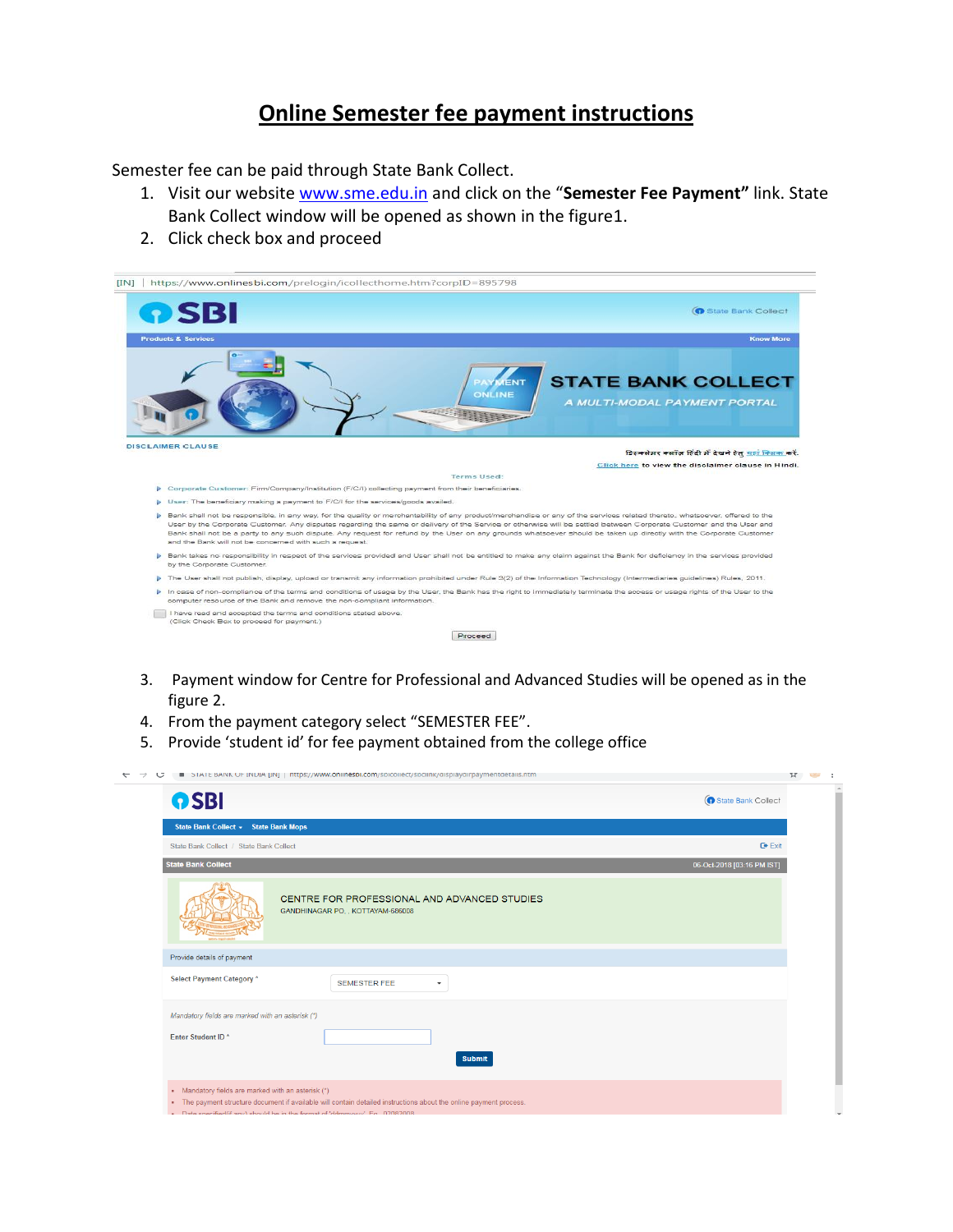- 6. Fill the details in the next window (figure3). No special charectors ( $, @$ #\$%^&\* etc) are allowed in any column.
- 7. After submission of above details Student will be directed to a multi option payment system (figure 4)
- 8. Here student can make payment through any one of the methods given. i)Net banking via State bank of India, ii)Net banking via any other banks, iii)Card payment using SBI ATM card, iv)Card payment using other bank debit cards, v)Card payment using Credit cards, vi)Direct payment in any brach of SBI, using UPI.

| STATE BANK OF INDIA [IN]   https://www.onlinesbi.com/sbicollect/payment/mopspage.htm |                                     |                        |
|--------------------------------------------------------------------------------------|-------------------------------------|------------------------|
| <b>State Bank MOPS</b><br>Multi Option Payment System                                |                                     | State Bank Collect     |
| <b>Net Banking</b>                                                                   |                                     |                        |
| a                                                                                    | 而                                   |                        |
| <b>State Bank of India</b>                                                           | <b>Other Banks Internet Banking</b> |                        |
| Bank Charges: Rs 11.8                                                                | Bank Charges: Rs 17.7               |                        |
| <b>Click Here</b>                                                                    | <b>Click Here</b>                   |                        |
| <b>Card Payments</b>                                                                 |                                     |                        |
| This payment mode is not available between 23:30 hours IST and 00:30 hours IST       |                                     |                        |
|                                                                                      |                                     |                        |
| State Bank ATM-cum-Debit Card                                                        | <b>Other Banks Debit Cards</b>      | <b>Credit Cards</b>    |
| Bank Charges: Rs 0.0                                                                 | Bank Charges: Rs 0.0                | Bank Charges: Rs 12.98 |
| <b>Click Here</b>                                                                    | <b>Click Here</b>                   | <b>Click Here</b>      |
| <b>Other Payments Modes</b>                                                          |                                     |                        |
| . 9                                                                                  | <b>B</b> uddya                      |                        |
| <b>SBI Branch</b>                                                                    | <b>Buddy</b>                        |                        |
| Bank Charges: Rs 59.0                                                                | Bank Charges: Rs 5.9                |                        |
| <b>Click Here</b>                                                                    | <b>Not Enabled</b>                  |                        |

- 9. If you select the payment at the SBI brach, a window as in figure 5 will appear with your details.
- 10. Take the print out of the '**pre- Acknowledgement form'** given at the bottom of the window.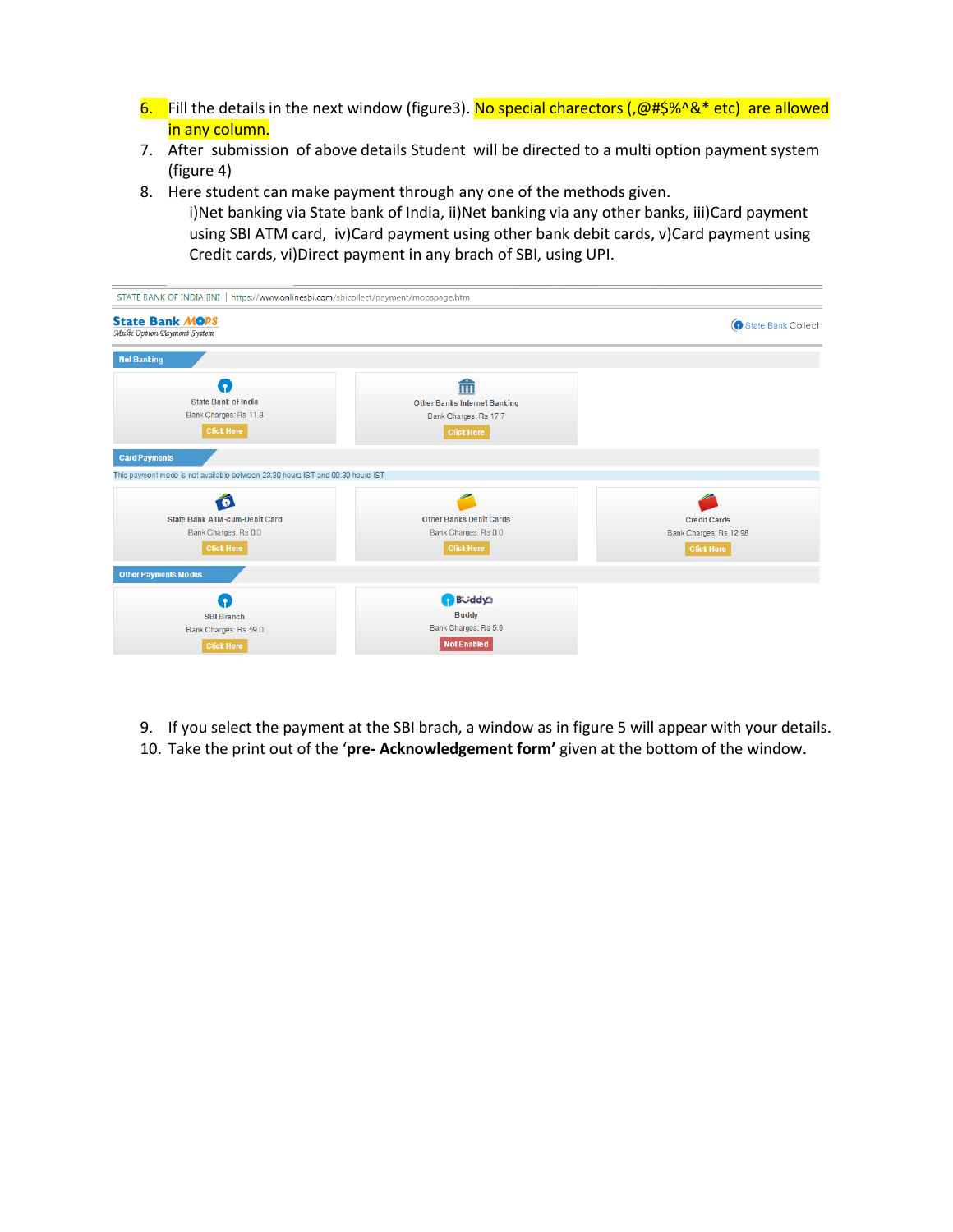|                                                                                       | ■ STATE BANK OF INDIA [IN]   https://www.onlinesbi.com/sbicollect/payment/suvidhapayment.htm |  |  |  |  |  |  |
|---------------------------------------------------------------------------------------|----------------------------------------------------------------------------------------------|--|--|--|--|--|--|
| State Bank Collect +                                                                  |                                                                                              |  |  |  |  |  |  |
| State Bank Collect / State Bank Collect                                               |                                                                                              |  |  |  |  |  |  |
| <b>State Bank Collect</b>                                                             |                                                                                              |  |  |  |  |  |  |
|                                                                                       |                                                                                              |  |  |  |  |  |  |
| Payment details captured successfully.                                                |                                                                                              |  |  |  |  |  |  |
| Please print & submit the Pre Acknowledgement Payment form to the Branch for payment. |                                                                                              |  |  |  |  |  |  |
| <b>Payment Details:</b>                                                               |                                                                                              |  |  |  |  |  |  |
| <b>SBCollect Reference Number</b>                                                     | DU88252086                                                                                   |  |  |  |  |  |  |
| Category                                                                              | School of Medical Education                                                                  |  |  |  |  |  |  |
| <b>Fee Type</b>                                                                       | <b>Application Fee</b>                                                                       |  |  |  |  |  |  |
| <b>Name of Student</b>                                                                | Sajan                                                                                        |  |  |  |  |  |  |
| Date of Birth                                                                         | 6/2/1974                                                                                     |  |  |  |  |  |  |
| Course                                                                                | M Pharm                                                                                      |  |  |  |  |  |  |
| <b>Address of Student</b>                                                             | asd                                                                                          |  |  |  |  |  |  |
| <b>Mobile Number</b>                                                                  | 9447600750                                                                                   |  |  |  |  |  |  |
| Category                                                                              | General                                                                                      |  |  |  |  |  |  |
| Fee                                                                                   | 200                                                                                          |  |  |  |  |  |  |
| <b>Transaction Charge</b>                                                             | INR 59.00                                                                                    |  |  |  |  |  |  |
| <b>Total Amount</b>                                                                   | INR 259.00                                                                                   |  |  |  |  |  |  |
| <b>Remarks</b>                                                                        |                                                                                              |  |  |  |  |  |  |
| Click here to save the Pre-Acknowledgement Form in PDF<br>PDF                         |                                                                                              |  |  |  |  |  |  |

- 11. Model pre acknowledgement form is given in figure 5.
- 12. Make payment in any branch of State bank of India using the print out of pre acknowledgement form of the Student.